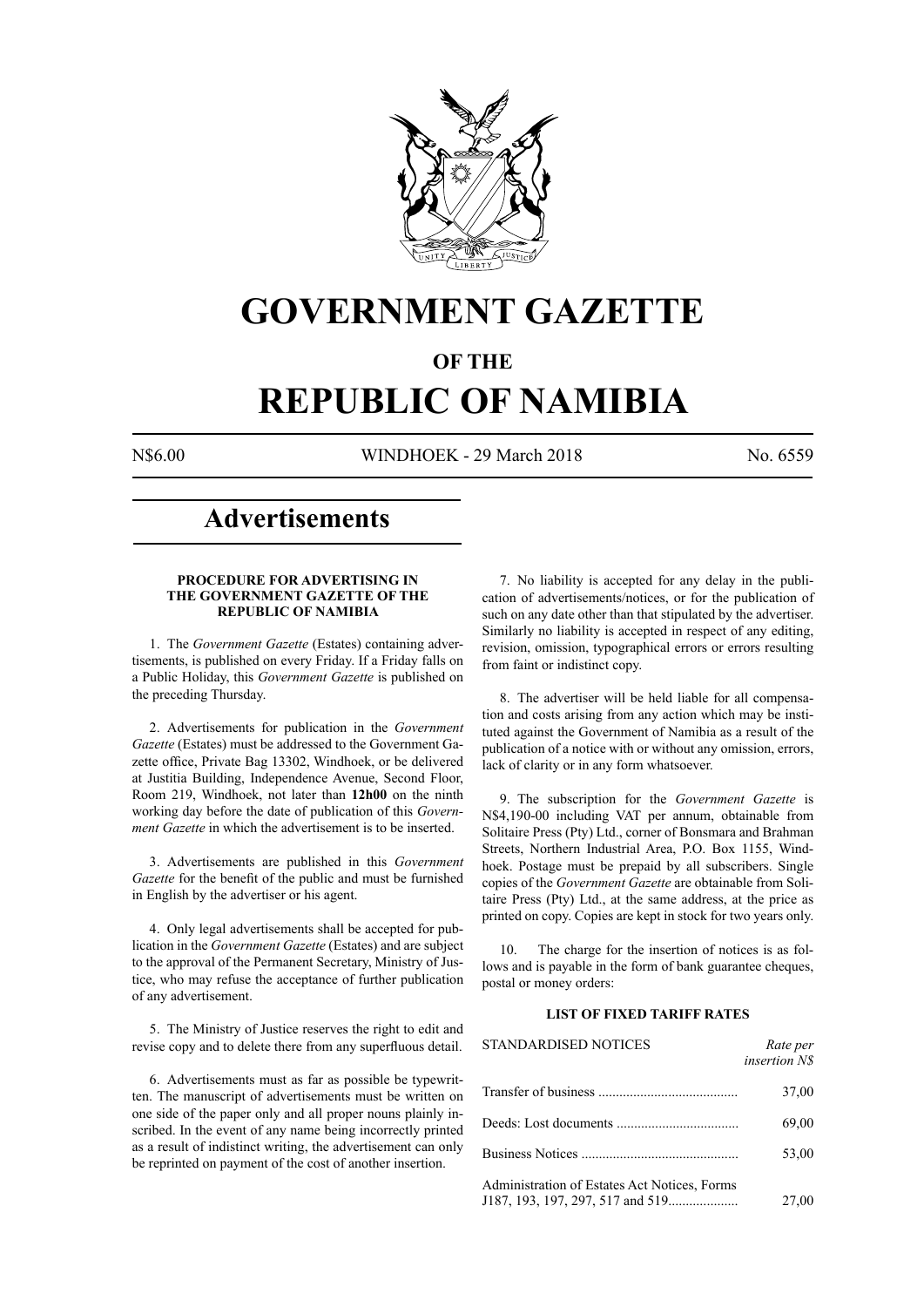| Insolvency Act and Companies Act Notices:                                                                                                                                                               | 48,00  |
|---------------------------------------------------------------------------------------------------------------------------------------------------------------------------------------------------------|--------|
| N.B. Forms 2 and 6 additional statements according<br>to word count table, added to the basic tariff.                                                                                                   | 333,00 |
| Naturalisation notices (including a reprint for the                                                                                                                                                     | 27,00  |
| Unclaimed moneys - only in the Government<br>Gazette, closing date 15 January (per entry of                                                                                                             | 13,00  |
|                                                                                                                                                                                                         | 53,00  |
|                                                                                                                                                                                                         | 27,00  |
| <b>NON-STANDARDISED NOTICES</b>                                                                                                                                                                         |        |
| Company notices:                                                                                                                                                                                        |        |
| Short notices: Meetings, resolutions, offers of<br>compromise, conversions of companies, voluntary<br>windings-up, etc.: closing of members' registers<br>for transfer and/or declarations of dividends | 120,00 |
| Declaration of dividends with profit statements,                                                                                                                                                        | 267,00 |
| Long notices: Transfers, changes in respect of<br>shares or capital, redemptions, resolutions,                                                                                                          | 373,00 |
|                                                                                                                                                                                                         | 120,50 |

#### **FORM J 187**

#### **LIQUIDATION AND DISTRIBUTION ACCOUNTS IN DECEASED ESTATES LYING FOR INSPECTION**

In terms of section 35(5) of Act 66 of 1965, notice is hereby given that copies of the liquidation and distribution accounts (first and final, unless otherwise stated) in the estates specified below will be open for the inspection of all persons interested therein for a period of 21 days (or shorter or longer if specially stated) from the date specified or from the date of publication hereof, whichever may be the later, and at the offices of the Master and Magistrate as stated.

Should no objection thereto be lodged with the Master concerned during the specified period, the executor will proceed to make payments in accordance with the accounts.

53/2017 LEICHER Barbara Lucie Elisabeth, Windhoek, 21 June 1948, 48062100200, Swakopmund. Second and Final Luiqudation. F.M. Oehl Trust cc, P.O. Box 90290, Windhoek, Namibia.

471/2016 GERTZE Leah Tunyanyukweni, 5908- 19000331, Erf 40, Windhoek North. Windhoek. Windhoek. FNB Trust Services Namibia (Pty) Ltd, P.O. Box 448, Windhoek, Namibia.

1655/2017 RUHUNGA Epimaque, 64112510012, No. 47 Robin Road, Hochlandpark. Maria Magdalena Ruhunga, 71050501160. Windhoek. Windhoek. FNB Trust Services Namibia (Pty) Ltd, P.O. Box 448, Windhoek, Namibia.

Liquidators' and other appointees' notices …..… 80,00 Gambling house licences/Liquor licences ........... 120,00 SALES IN EXECUTION AND OTHER PUBLIC SALES: Sales in execution ………………………......…. 207,00 Public auctions, sales, tenders and welfare organisations: Up to 75 words …………………….…….......… 69,00 76 to 250 words ……………………….….......... 171,00 251 to 350 words …………………….……........ 253,00 ORDERS OF THE COURT

#### Provisional and final liquidations or sequestrations ……………………................….. 157,00 Reduction of change in capital mergers, offers of compromise …………………………............. 373,00 Judicial managements, *curator bonis* and similar and extensive *rule nisi* …………………….….... 373,00 Extension of return date ………………….......... 48,00 Supersession and discharge of petitions  $(J.158)$ .

11. The charge for the insertion of advertisements other than the notices mentioned in paragraph 10 is at the rate of N\$13,00 per cm double column. (Fractions of a cm must be calculated as a cm).

12. No advertisements shall be inserted unless the charge is prepaid. Cheques, drafts, postal or money orders must be made payable to the Ministry of Justice, Private Bag 13302, Windhoek.

1296/2017 DIPPENAAR Johanna Hendrika, 2905- 1100108, Erf 54K, Leutwein Street, Usakos. Usakos. Windhoek. FNB Trust Services Namibia (Pty) Ltd, P.O. Box 448, Windhoek, Namibia.

839/2017 THERON Johannes Nicolaas, 42031- 200380, Windhoek, 22 May 2017. Windhoek. Standard Executors & Trustees, P.O. Box 2164, Windhoek, Namibia.

1758/2017 ENGELBRECHT Katrina Gertruida, 2312100800067, Windhoek, 20 December 2005. Windhoek. Standard Executors & Trustees, P.O. Box 2164, Windhoek, Namibia.

1242/2017 HORN Gabriel Albertus, 35040900058, Tsumeb, 15 July 2017. Windhoek. Tsumeb. Standard Executors & Trustees, P.O. Box 2164, Windhoek, Namibia.

1737/2015 POTE Anna Maria, 29060100247, Windhoek, 6 September 2015. Windhoek. Standard Executors & Trustees, P.O. Box 2164, Windhoek, Namibia.

553/2016 FOURIE Carel Christian, 51120700086, Okahandja, 26 February 2016. Windhoek. Okahandja. Standard Executors & Trustees, P.O. Box 2164, Windhoek, Namibia.

1572/2017 OSTERMEIER Peter, 19 May 1948, Rehoboth. Rehoboth. Windhoek. Mr. S. Mouton Estate Practitioner, P.O. Box 3628, Rehoboth.

1377/2017 CAMPBELL Willem, 37092800137, Rehoboth. Sofia Magrietha Campbell, 40102600074. Rehoboth. Windhoek. Mr. S. Mouton Estate Practitioner, P.O. Box 3628, Rehoboth.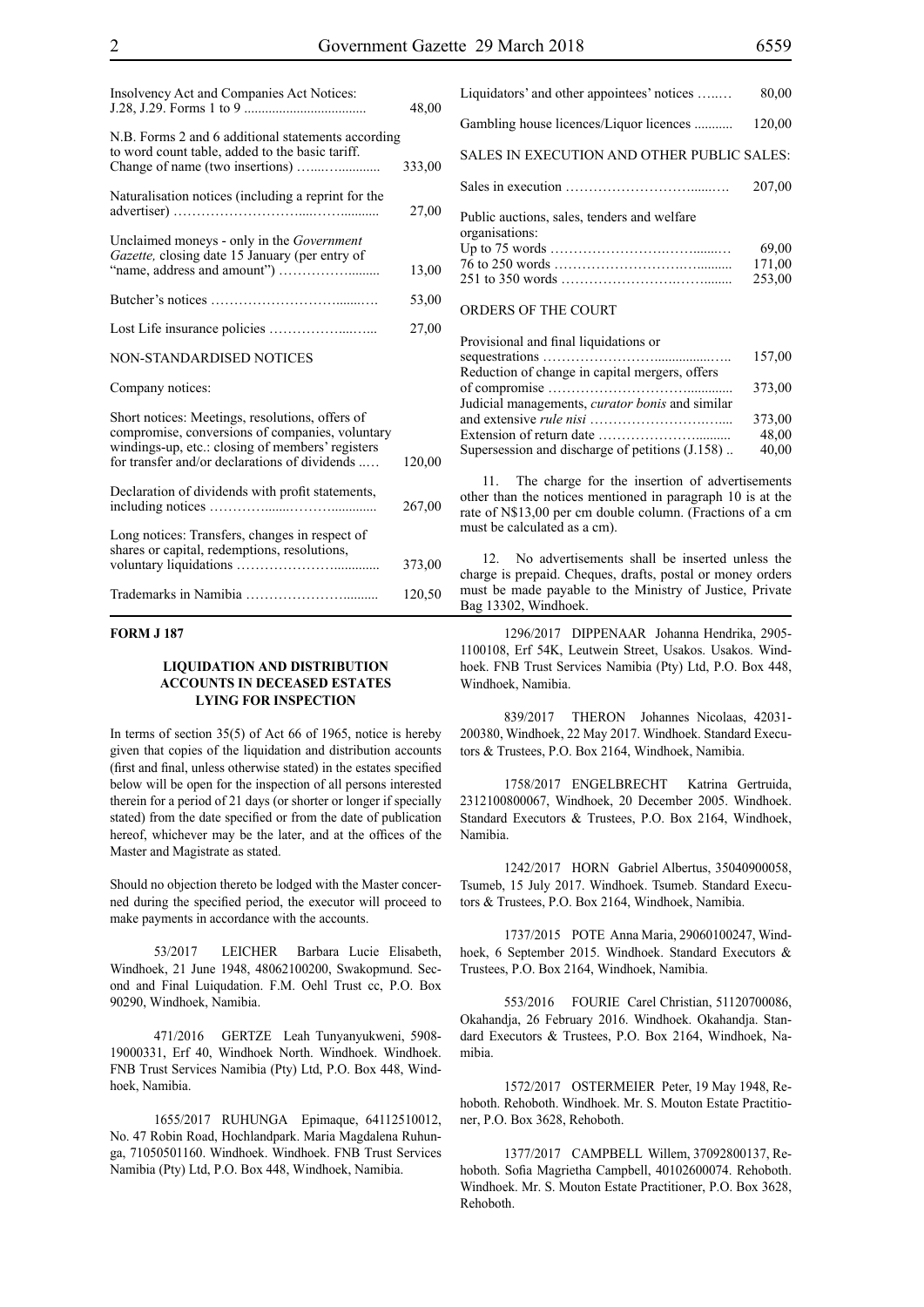1764/2014 DE KLERK John, 6304150200441, Rehoboth. Waltraud Theofista de Klerk, 65030100385. Rehoboth. Windhoek. Mr. S. Mouton Estate Practitioner, P.O. Box 3628, Rehoboth.

1009/2015 WILHELM David, 60020201508, Erf No. 1323, Wanaheda (Extention 5), Windhoek, Namibia. Windhoek. Windhoek. De Klerk, Horn and Coetzee Incorporated, No. 4A Eadie Street, P.O. Box 90181, Klein Windhoek, Windhoek, Namibia.

438/2017 BOCK Renathe, 50082700273, No. 708 Jabulani, Mondesa, Swakopmund, Namibia. Swakopmund. Windhoek. Ellis Shilengudwa Inc. P.O. Box 2148, Swakopmund.

853/2017 NOU-GAWASEB Renathe, 71110300- 115, Erf No. 239, Otjomuise, Windhoek, Namibia. Paulus Nou-Gawaseb, 59090600302. Windhoek. Windhoek. Dr. Weder, Kauta & Hoveka Inc., 3rd Floor, WKH House, Jan Jonker Road, Ausspannplatz, P.O. Box 864, Windhoek, Namibia.

1713/2016 CLOETE William John Peter, 7602- 2210224, 18 Franke Street, Vineta, Swakopmund. Gwendolene Reshita Cloete, 79020500015. Swakopmund. Windhoek. Jacobus Johann Visser, 2 Brandberg Street, P.O. Box 340, Windhoek.

 $\frac{1}{2}$ 

#### **FORM J 193**

#### **NOTICE TO CREDITORS IN DECEASED ESTATES**

All persons having claims against the estates mentioned below are hereby called upon to lodge their claims with the executors concerned, within 30 days (or otherwise as indicated) calculated from the date of publication hereof. The information is given in the following order: Estate number, surname and Christian names, date of birth, identity number, last address, date of death; surviving spouse's names, surname, date of birth and identity number; name and address of executor or authorised agent, period allowed for lodgement of claims if other than 30 days.

441/2016 MAJIEDT Tamryn Nikki, Windhoek, 6 April 2001, Windhoek, 22 February 2016. Standard Executors & Trustees, P.O. Box 2164, Windhoek, Namibia.

1800/2017 METTE Claus Werner, Windhoek, 7 July 1943, 4307075026182, Stellenbosch, South Africa, 26 February 2017. Ingeborg Frieda Ida Mette, 18 January 1948, 48011800210808. Theunissen, Louw & Partners, No. 1 Schutzen Street, Schutzen Haus, Windhoek, Republic of Namibia.

159/2018 BEUKES Magrita, Windhoek, 13 September 1964, 64091300383, Erf No. 5003, Khomasdal, Windhoek, 7 September 2017. Karel Jakobus Beukes, 27 June 1963, 63062700173. Dr. Weder, Kauta & Hoveka Inc., 3rd Floor, WKH House, Jan Jonker Road, Ausspannplatz, P.O. Box 864, Windhoek, Namibia.

254/2018 KAIPITI Friedoline, Windhoek, 17 August 1939, 39081700170, Erf No. 4992, Katutura, Windhoek, 14 September 2017. Dr. Weder, Kauta & Hoveka Inc., 3rd Floor, WKH House, Jan Jonker Road, Ausspannplatz, P.O. Box 864, Windhoek, Namibia.

310/2018 KITTEL Peter Detlef, Windhoek, 4109- 0100159, Dunn Edem Star 5433, Swakopmund Retirement Village, Swakopmund, Namibia, 8 January 2018. Advance Wealth Management (Pty) Ltd, P.O. Box 86568, Eros, Windhoek.

1573/2017 RUCK Adolar Arthur Hilmar, Windhoek, 8 September 1942, 4209080100176, 10 Akwamaryn Street, Eros, Windhoek, 15 March 2018. Ellis & Partners, 8 Sinclair Street, P.O. Box 9100, Klein Windhoek, Windhoek.

371/2018 MAARTENS Matthys Daniël, Windhoek, 9 December 1951, Passport No. P0703975, Plot No. 62, Brakwater, Windhoek, 24 February 2018. Hester Aletta Maartens, 52032000245. Pointbreak Trust and Estates (Pty) Ltd, P.O. Box 156, Windhoek.

187/2018 LOUBSER Daniël, 23 July 1961, 61072300109, Erf No. 1, Railway Station, Aus, Republic of Namibia, 9 December 2017. Natasha Mary Belinda Loubser, 28 October 1976, 76102800079. Metcalfe Attorneys Windhoek, Erastus Shapumba Towers, 3rd Floor, Guthenberg Street, Ausspannplatz, Windhoek.

376/2018 ZIEGELMÜLLER Erwin Stefan Ludwig, Windhoek, 21 February 1937, 37022100055, Erf 506, Extention 4, Omaruru, Namibia, 12 November 2017. Jacobus Johann Visser, 2 Brandberg Street, P.O. Box 340, Windhoek.

 $\frac{1}{2}$ 

#### **FORM J29**

#### **FIRST MEETING OF CREDITORS, CONTRIBUTORIES MEMBERS OF DEBENTURE HOLDERS OF SEQUESTRATED ESTATES, COMPANIES BEING WOUND UP OR PLACED UNDER JUDICIAL MANAGEMENT**

The estates and companies mentioned below having been placed under sequestration, being wound up or having been placed under provisional judicial management by order of the High Court of Namibia, the Master of the High Court hereby gives notice pursuant to section 17(4) and 40(1) of the Insolvency Act, 1973, and sections 361(1), 370(1) and 435 of the Companies Act, 2004, that a first meeting of creditors, contributories, members or debenture holders of the said estates or companies will be held on the dates and at the times and places mentioned below, for proof of claims against the estates or companies, the election of trustees, liquidators or judicial managers or provisional judicial managers or for the purposes referred to in section 370 or 437 of Act No. 28 of 2004, as the case may be.

Meetings in a district in which there is a Master's office, will be held before the Master, elsewhere they will be held before the Magistrate:

W19/15 **Barend Coenraad Nolte.** Date upon which order was made: 26 June 2015. Date, time and place of meeting: 11 April 2018, 10h00, at the Master of the High Court, 4th Floor, Frans Indongo Building, Windhoek.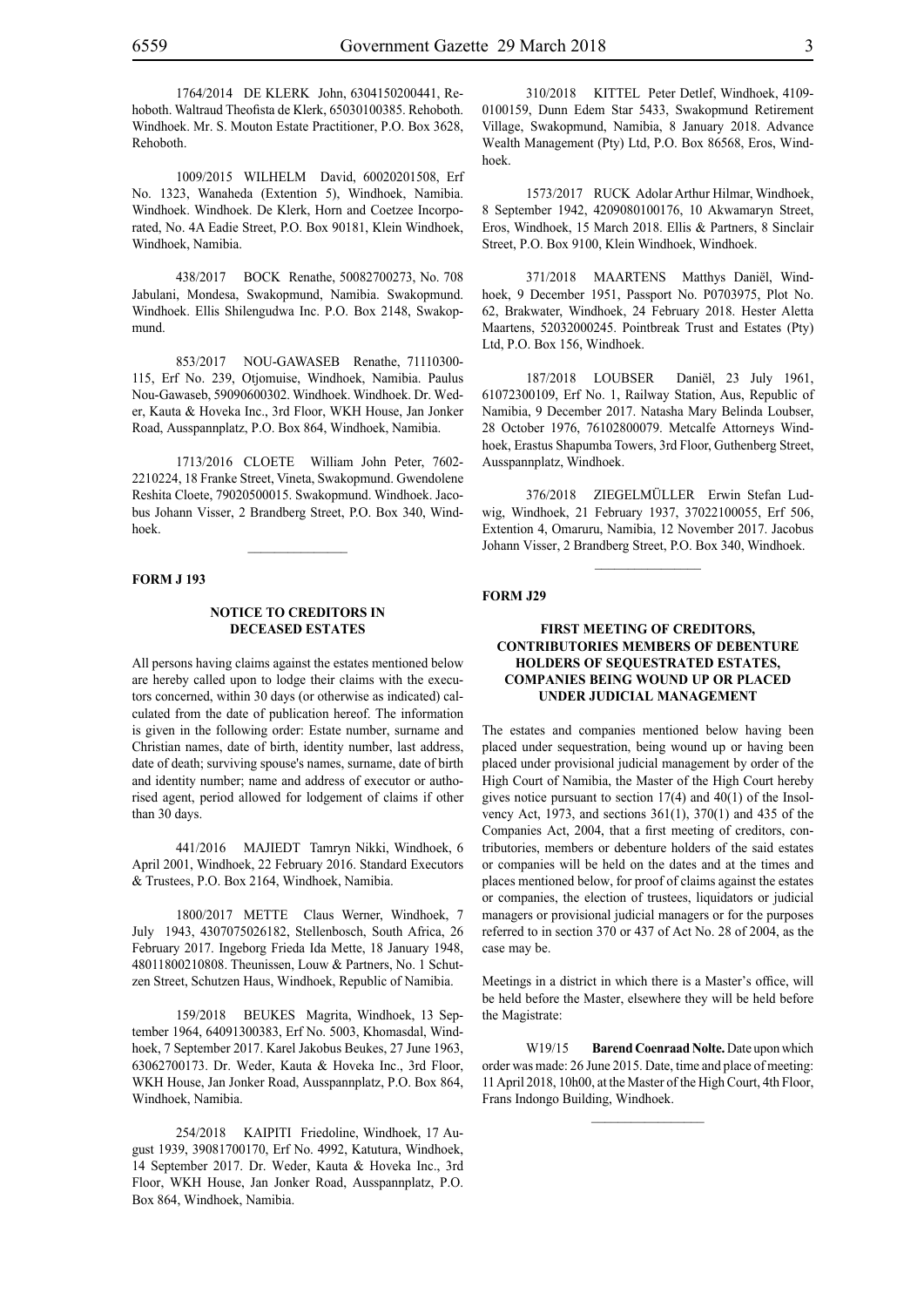# **FORM 1**

#### **APPOINTMENT OF TRUSTEES AND LIQUIDATORS AND PROOF OF CLAIMS IN SEQUESTRATED ESTATES OR COMPANIES BEING WOUND UP**

Pursuant to subsection (3) of section fifty-six, section seventyseven and subsection (3) of section forty of the Insolvency Act, 1936, section 339, 366, 375 (5)(b) and 402 of the Companies Act, 1973, notice is hereby given that the persons mentioned below have been appointed trustee or liquidators, as the case may be, and that persons indebted to the estate or companies are required to pay their debts to them forthwith unless otherwise indicated.

Meetings of creditors of the said estate or companies will be held on the dates and the times and places mentioned below, for proof of claims against the estates or companies, for the purpose of receiving the trustees' or liquidators' reports as to the affairs and conditions of the estates or companies and for giving the trustees or liquidators directions concerning the sale of recovery or any matter relating to the administration thereof.

W28/17 **Jesaya Merchandising Services cc** (In Liquidation). I.R. McLaren, Liquidator, Bruni & McLaren, P.O. Box 11267, Klein Windhoek. 11 April 2018 at 10h00 before the Master of the High Court, Windhoek. First and Second meeting of members and creditors.

W2/17 **AJP Strauss Renovations cc** (In Liquidation). I.R. McLaren, Liquidator, Bruni & McLaren, P.O. Box 11267, Klein Windhoek. 11 April 2018 at 10h00 before the Master of the High Court, Windhoek. First and Second general meeting of members and creditors.

#### **FORM 4**

#### **LIQUIDATION ACCOUNTS AND PLANS OF DISTRIBUTION OR CONTRIBUTION IN SEQUESTRATED ESTATES OR COMPANIES BEING WOUND UP**

Pursuant to section 77 of the Co-operatives Act 1996 (as amended) notice is hereby given that the liquidation accounts and plans of distribution or contribution in the estates or companies/cooperatives mentioned below, will lie for inspection of creditors at the offices of the Registrar of Co-operatives, Luther Street, Windhoek and Investment Trust Company (Pty) Ltd .The particulars given are the following order: Name and description of estate/cooperative, description of account, place of account lying for inspection.

W23/17 **Genbel Investments Namibia (Pty) Ltd** (In voluntary liquidation). First and Final Liquidation and Distribution Account. At the office of the Master of the High Court, Windhoek for a period of 14 days as from 29 March 2018. M. Kellerman, Liquidator, Ellis Shilengudwa Inc., P.O. Box 3300, Windhoek.

#### **HC-MD-CIV-MOT-GEN-2017/00438 IN THE HIGH COURT OF NAMIBIA, MAIN DIVISION, HELD AT WINDHOEK ON FRIDAY, THE 16th DAY OF MARCH 2018 BEFORE THE HONOURABLE JUSTICE MASUKU**

In the matter between:

#### **SINICA MANUFACTURING (PTY) LTD** Applicant

and

**MASTER TRADING CC** Respondent

#### **COURT ORDER**

Having heard **MR. J. GAYA**, on behalf of the Applicant and having read the Application for HC-MD-CIV-MOT-GEN-2017/00438 and other documents filed of record:

#### **IT IS HEREBY ORDERED THAT:**

- 1. The respondent be placed under a provisional order of liquidation into the hands of the Master of the above Honourable Court;
- 2. A *rule nisi* do hereby issue, calling upon the respondent and all interested parties to show cause (if any) on 6 APRIL 2018 AT 10H00 why:
	- 2.1 The respondent should not be placed under final order of liquidation into the hands of the Master of the above Honourable Court; and
	- 2.2 The costs of this application should not be costs in the liquidation.
- 3. Service of this *rule nisi* be effected upon the respondent as follows:
	- 3.1 By serving a copy thereof by the Deputy Sheriff upon the respondent at it's registered address; and
	- 3.2 By publishing same in one edition of the Government Gazette and The Namibian newspaper.

#### BY ORDER OF THE COURT

#### MINISTRY OF JUSTICE

#### REGISTRAR

TO: JEROME GAYA On behalf of Applicant Fisher, Quarmby & Pfeifer c/o Robert Mugabe Avenue & Thorer Street Windhoek Namibia

### AND TO: MASTER TRADING CC

Respondent No. 5 Atlas House Care Of Sam Nujoma And Mandume Ndemufayo Windhoek Namibia

 $\frac{1}{2}$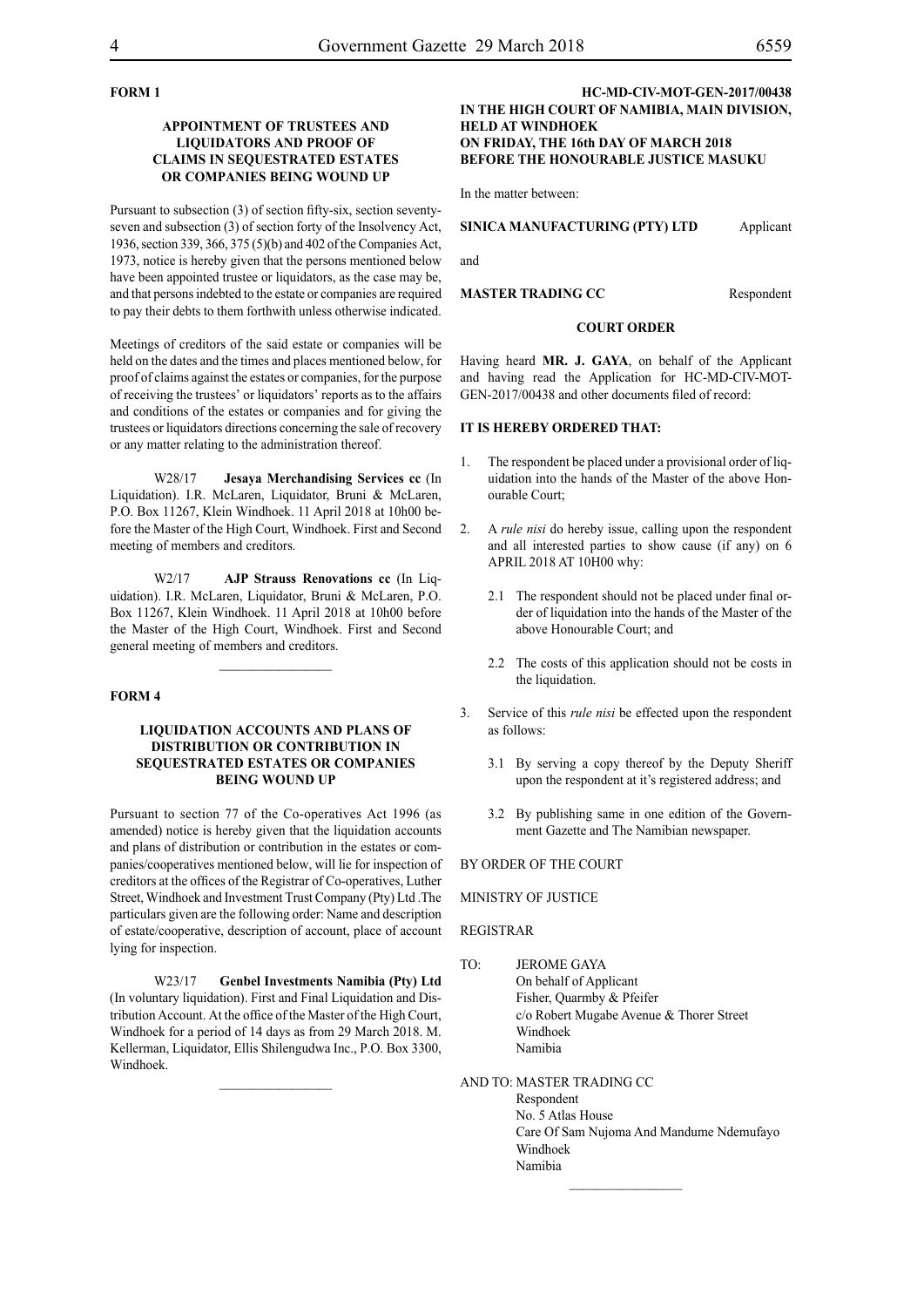### **NOTICE OF REGISTRATION AS A WELFARE ORGANISATION**

The **PENSIONERS NETWORK (PN)** applied for registration as a welfare organization in terms of section 19 of the National Welfare Act, 195 (Act No. 79 of 1965), as amended.

The objects of the organization read as follows:

- 1. To uplift and empower the pensioners by establishing the old age hostels and multi-purpose community centres.
- 2. To improve the wellness of pensioners by establishing the wellness programmes (diabetic, cancer, high blood pressure, cholesterol, TB, hepaticis B, etc).
- 3. To participate in fighting against HIV/AIDS through awareness and raising information discrimination workshops, talk forums and presentation.
- 4. To fight against malnutrition and poverty by implementing community based support services and projects, eg. gardening according to Harambee Prosperity Plan, Vision 2030 and NDP5.
- 5. To empower the youth through education skills and enterprunal membership.
- 6. To fundraising from both local donors, national development partners in order to sustain the welfare of pensioners.

Any person or persons desiring to raise objections against the registration of the organization, must submit such representations to the Permanent Secretary of the Ministry of Health and Social Services, Private Bag 13198, Windhoek within twentyone days as from the date of this advertisement.

TNS KAPELWA The Chairperson PO Box 11194 klein windhoek **WINDHOEK NAMIRIA** 

#### **NOTICE OF LOST LAND TITLE NO. 293B**

Notice is hereby given that I, **Richard R Hendricks** intend to apply for a certified copy of:

| <b>CERTAIN:</b>   | Erf No. 293, Block B |
|-------------------|----------------------|
| <b>MEASURING:</b> | 1599 square meters   |
| SITUATE:          | Rehoboth             |

DATED: 3 January 1989

the property of: Late Irmgard Emma Hendrikse

All persons who object to the issue of such copy are hereby required to lodge their objections in writing with the Registrar within three weeks from the publication of this notice.

Dated at Rehoboth this 27th day of February 2018.

R.R. HENDRICKS p.o. box 3715 REHOBOTH

#### **THE ALIENS ACT, 1937 NOTICE OF INTENTION OF CHANGE OF SURNAME**

 $\frac{1}{2}$ 

I, **selestinus nkuvi sikuta**, and employed as a Journalist at Namibia Broadcasting Corporation intend applying to the Minister of Home Affairs for authority under section 9 of the Aliens Act, 1937, to assume the surname **NKUVI** for the reasons that my previous or current surname **SIKUTA** was wrongly recorded and this is why I want to change it to the orignal surname which is **NKUVI**.

I previously bore the name **selestinus nkuvi sikuta.**

My wife is already using the surname of **NKUVI** as it stands on her I.D.

Any person who objects to my assumption of the said surname of **NKUVI** should as soon as may be lodge his or her objection, in writing, with a statement of his or her reasons therefor, with the Magistrate of Windhoek.

**s. n. sikuta NAMIBIA**

#### **THE ALIENS ACT, 1937 NOTICE OF INTENTION OF CHANGE OF SURNAME**

 $\frac{1}{2}$ 

I, **eusebiu haikel**, residing at No. 1 Omatando, Ongwediva and self employed intend applying to the Minister of Home Affairs for authority under section 9 of the Aliens Act, 1937, to assume the surname **goncalves** for the reasons that **HAIKEL** not being the official surname, but **GONCALVES** being the correct and official surname.

I previously bore the name **eusebiu haikel.**

Any person who objects to my assumption of the said surname of **GONCALVES** should as soon as may be lodge his or her objection, in writing, with a statement of his or her reasons therefor, with the Magistrate of Windhoek.

**e. haikel ongwediva NAMIBIA**

#### **THE ALIENS ACT, 1937 NOTICE OF INTENTION OF CHANGE OF SURNAME**

 $\mathcal{L}_\text{max}$ 

I, **petrina hambeleleni haindongo**, residing at Erf No. 2024, Fort Pock Street, Goreangab, Windhoek and unemployed intend applying to the Minister of Home Affairs for authority under section 9 of the Aliens Act, 1937, to assume the surname **paulus** for the reasons that I was wrongly given a false surname which is on by birth certificate.

I previously bore the name **petrina hambeleleni haindongo.**

Any person who objects to my assumption of the said surname of **paulus** should as soon as may be lodge his or her